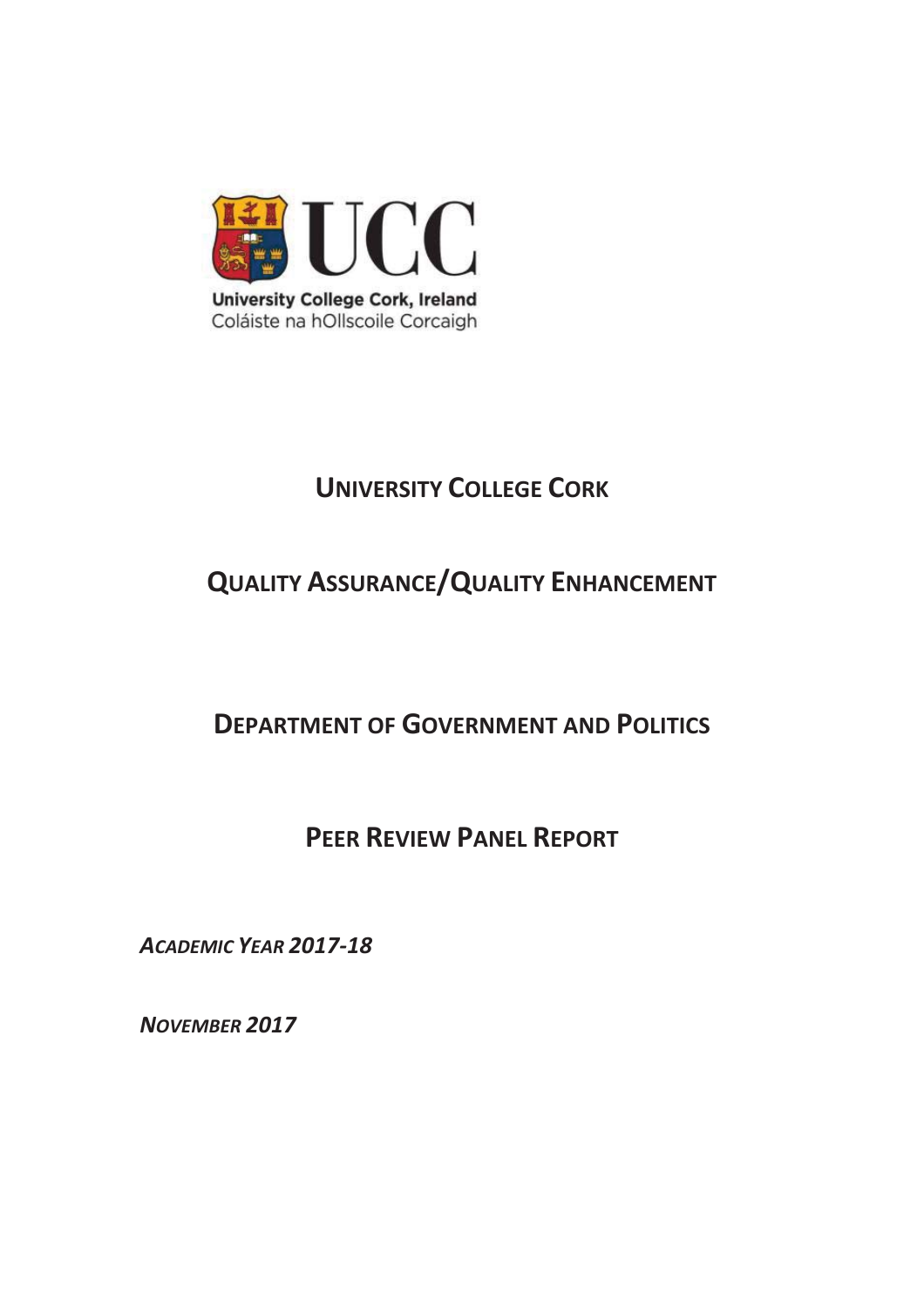## **Contents**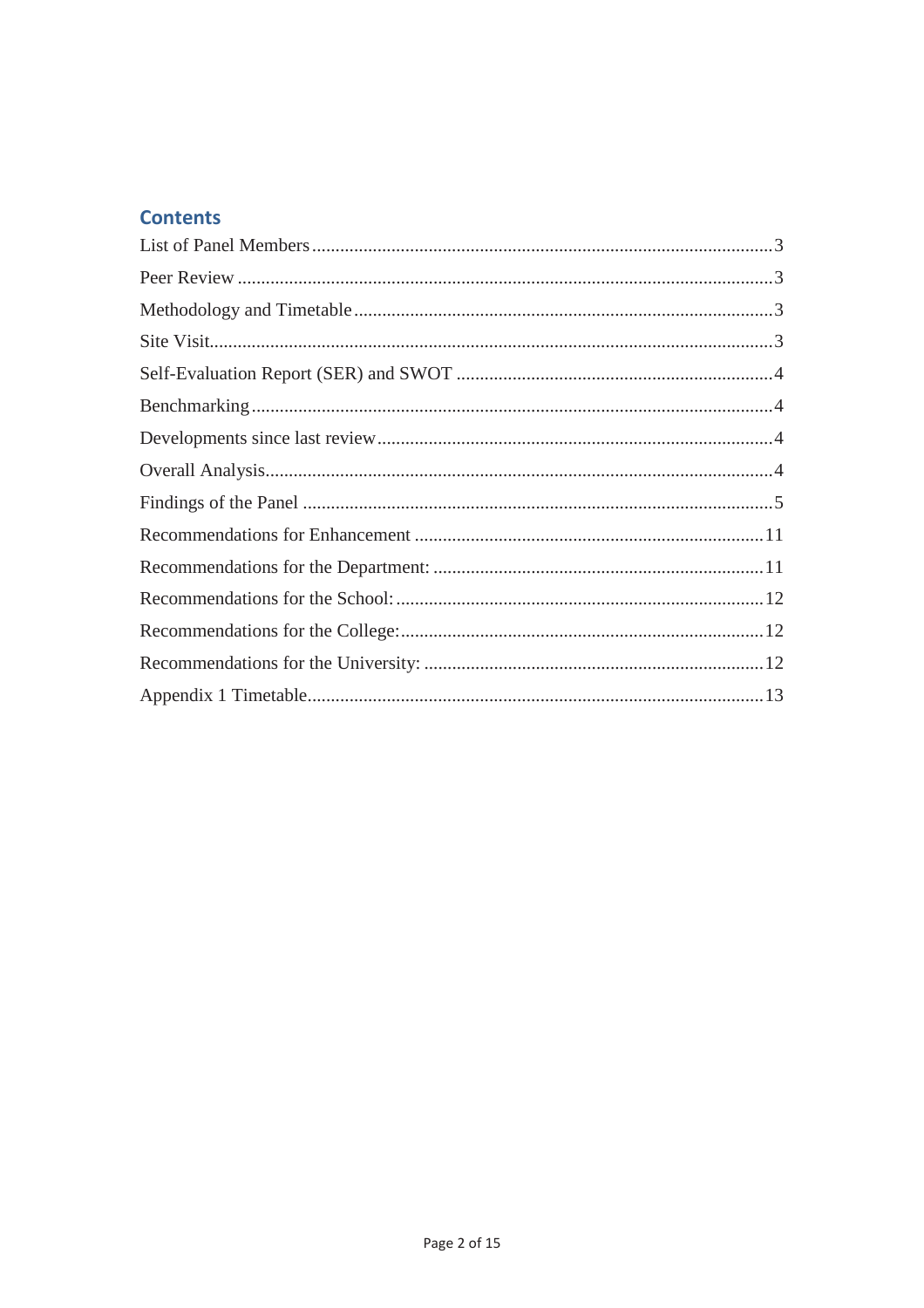## **List of Panel Members**

#### **DEPARTMENT OF GOVERNMENT AND POLITICS**

#### **PANEL MEMBERS**

| <b>Name</b>                            | <b>Position/Discipline</b>            | <b>Institution</b>            |
|----------------------------------------|---------------------------------------|-------------------------------|
| Professor Kathy Hall<br>(Chair)        | School of Education                   | University College Cork       |
| Professor Gail McElroy                 | Department of Political Science       | <b>Trinity College Dublin</b> |
| Dr David O'Connell                     | Director of Research Support Services | University College Cork       |
| Professor John Peterson                | Professor of International Politics   | University of Edinburgh       |
| Ciara Quinlan<br>(Student Reviewer)    | <b>Business Information Systems</b>   | University College Cork       |
| Dr Kay Taaffe<br>(Secretariat Support) | <b>Quality Enhancement Unit</b>       | University College Cork       |

#### **Peer Review**

#### **Methodology and Timetable**

The Panel met over three days and the timetable enabled comprehensive engagement with staff, students, stakeholders and senior management at University, College and School levels (see Appendix 1 for a copy of the timetable). The composition of the Panel provided good coverage across the disciplines of International Relations and Political Science. Internal reviewers provided knowledge of the institutional and organisational structures within the University, while the student reviewer brought valuable insights and perspectives on student issues. The Panel commented on the great value of having the involvement of a Student Representative as a full Panel Member. Secretariat support from the Quality Enhancement Unit (QEU) was provided to the Peer Review Panel throughout, to facilitate the conduct of the review and support the Review Panel in formulating and agreeing the final Review Report.

#### **Site Visit**

The Panel, in the first instance, wishes to thank the staff of the Department of Government and Politics for their open and constructive engagement with the review process before and during the Site Visit. The Site Visit itself was well-organised and while the schedule was very full, it did enable some flexibility when required by the Panel. The Panel welcomed the engagement with senior representatives of the School, College and University, which provided insights into the Department's new position within University structures and the attendant opportunities for the Department's future. The Site Visit took in a tour of the facilities available to the Department and it was noted that in some cases they were located at some distance apart.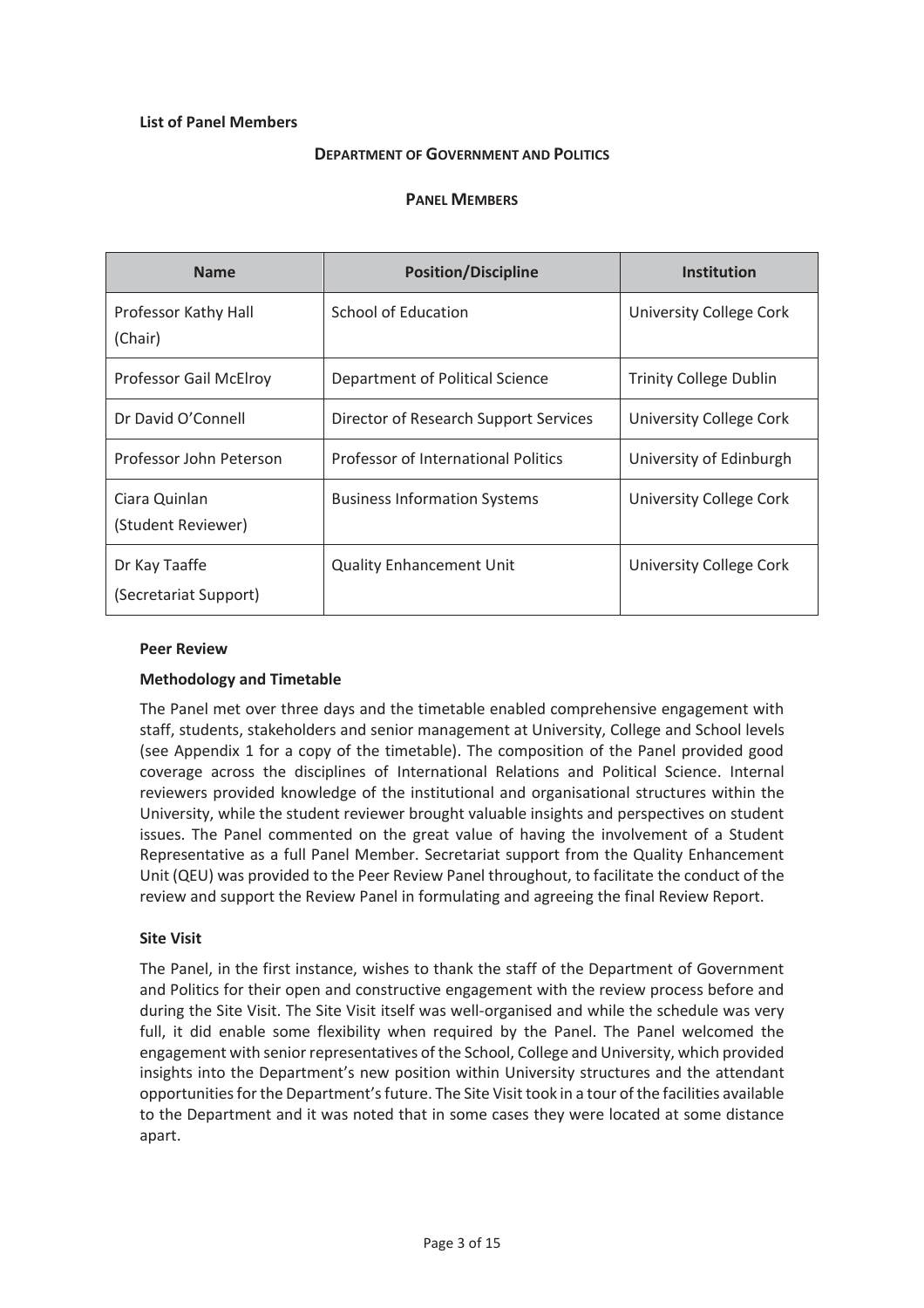The Panel recommends that, where the academic unit under review is a Department within a School, a meeting with the Head of School is included in the timetable as a standing item. In addition the Panel suggests that, for future reviews, a separate meeting with administrative staff within the Department/School should be facilitated in the timetable.

## **Self-Evaluation Report (SER) and SWOT**

The Self-Evaluation Report (SER) was well-structured and succinct, providing clear and helpful information, evidence and analysis. The process of developing the SER involved comprehensive consultation with Department staff (including facilitated away-days), and with internal (UCC) colleagues, students and external stakeholders. The SER provided clear insights into the recent history of the Department in terms of its relocation within the University, and the challenges and opportunities that this new phase brings. The document would have benefitted from additional data relating to finances, staff/student ratios, non-EU students and so on, especially in relation to comparative performance measures across the University. The detail provided on the SWOT was descriptive and would have benefitted from more specific identification of, and analysis of, KPIs (Key Performance Indicators).

## **Benchmarking**

The benchmarking exercise took place against the University of New South Wales. While it was ambitious and aspirational, the Australian institution operates in a significantly different funding environment. The Department at UCC would have benefitted from an additional exercise with a more comparable institution, operating in a similar environment, although the Panel acknowledges the limited resources available for such an exercise.

## **Developments since last review**

The steps taken since the last review have been well summarised in the conclusion of the SER and supported by information in the appendices, namely:

- the structural position of the Department has been resolved;
- the rebranding of the Department is on-going;
- $\bullet$  the administration support has been increased<sup>1</sup>;
- the appointment of a work-placement officer has been achieved;
- x processes are in place to regularly review modules (although the Panel would view the aftermath of this Review as an opportune time to revisit the module delivery).

Some issues in the previous review are still live and merit revisiting, for example, the shortage of physical space (including space and facilities for postgraduates and postdocs), and the appointment of a Professor for Government and Senior Lecturers, the absence of which has led to a flat organisational structure within the Department.

## **Overall Analysis**

 $\overline{a}$ 

The history of the Department of Government and Politics, which will celebrate its 20th anniversary in 2018, has been somewhat contested and fragmented. Having resided for many years within the Commerce Faculty and latterly the College of Business and Law, the Department has recently relocated from the Cork University Business School (CUBS) to the College of Arts, Celtic Studies and Social Sciences (CACSSS), and now sits within the School of Philosophy, Sociology, Criminology, Government and Politics. The Department has been

<sup>&</sup>lt;sup>1</sup> Note that the 0.7 FTE administrator for the Politics programme is currently on 1 year leave of absence and has not been replaced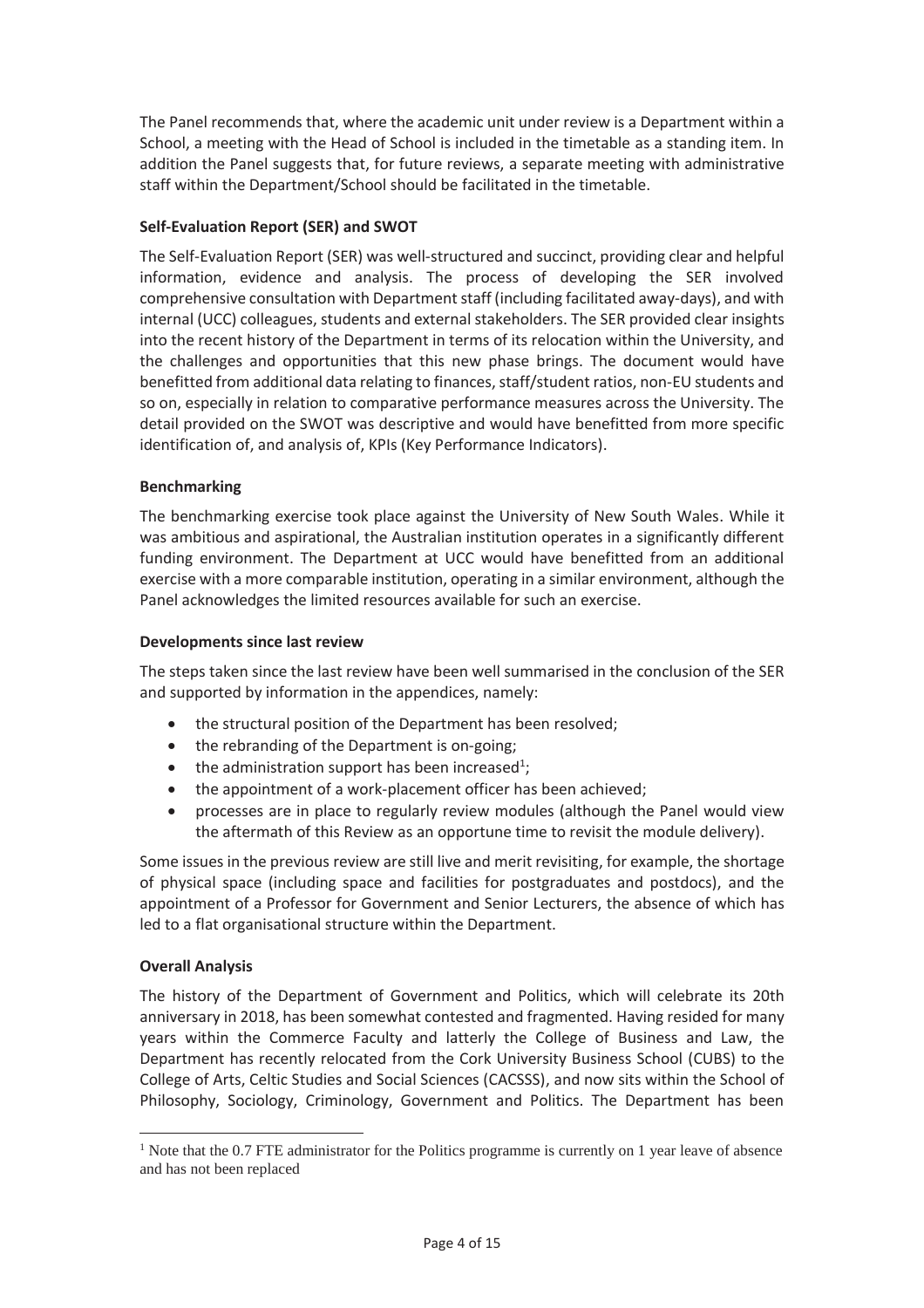renamed to include "Politics" in the title, which opens up opportunities for programming, visibility and marketing.

Currently the Department's main undergraduate programmes are the BSc in Government (which the Department now plans to relaunch as the BSc Government and Political Science) and the BA in Politics (through CK101), which is taught jointly with History and Philosophy. The Department also contributes to a number of programmes in Commerce and Arts, including the BComm and the BComm (International); and to modules in the BSc International Development and Food Policy; BSc Public Health and Health Promotion; and BA Asian Studies.

Student numbers fell during the years of austerity (a factor which the Department attributes to reduced employment opportunities in the public sector) but began to pick up after 2014. The MSc in Government and M.Comm have had mixed fortunes with enrolments falling in both recently. On the other hand, numbers on the MSc in International Public Policy Diplomacy (IPPD) have been on an upward trajectory in recent years and the Panel sees opportunities for increased enrolment on this programme. The restructured MComm (previously by research) now includes online modules and is to be renamed as MRes in Government and Public Policy.

The Panel highly commended the Department's comprehensive work-placement practices, which are unique when compared to similar undergraduate programmes within Ireland and beyond. The Department contributes widely to public policy and debate and has strong community engagement as evidenced by the links to CARL (Community Action Research Links). It has three established research clusters with staff having focused research agendas and dedicated research days. The Department's performance in the University's Research Quality Review (RQR) (2015) would indicate that research activity is of a very good standard by international standards and likely to have a significant impact on research and on policy agendas.

Like other areas of the University, the Department has been impacted by the public sector employment control framework, which has hugely curtailed new recruitment and promotion for staff. Other challenges highlighted by the Department include "ambivalence" towards the discipline within CUBS and the protracted issue of the Department's relocation within the University, the decision on which has taken several years. However, the move to CACSSS is envisaged as an opportunity for increased autonomy for the Department, with the potential to leverage the sense of optimism, energy and enthusiasm in relation to the Department's future.

Because of the recent move to CACSSS, the central issue for the Department over the next numbers of years will be the integration of Government and Politics into the new School and College. This review is therefore coming at a good time with the opportunity for expert peer advice to support and guide the Department in constructing and evolving a stronger political science identity within the University and across the island of Ireland.

## **Findings of the Panel**

## **Unit details including staff and student profile**

The Panel noted that the Department has progressed through a difficult transition over several years and commended colleagues on emerging with a positive attitude and renewed enthusiasm and energy. The highly respectful and collegial environment, which extends to dealings with all peers and students, was clearly evident.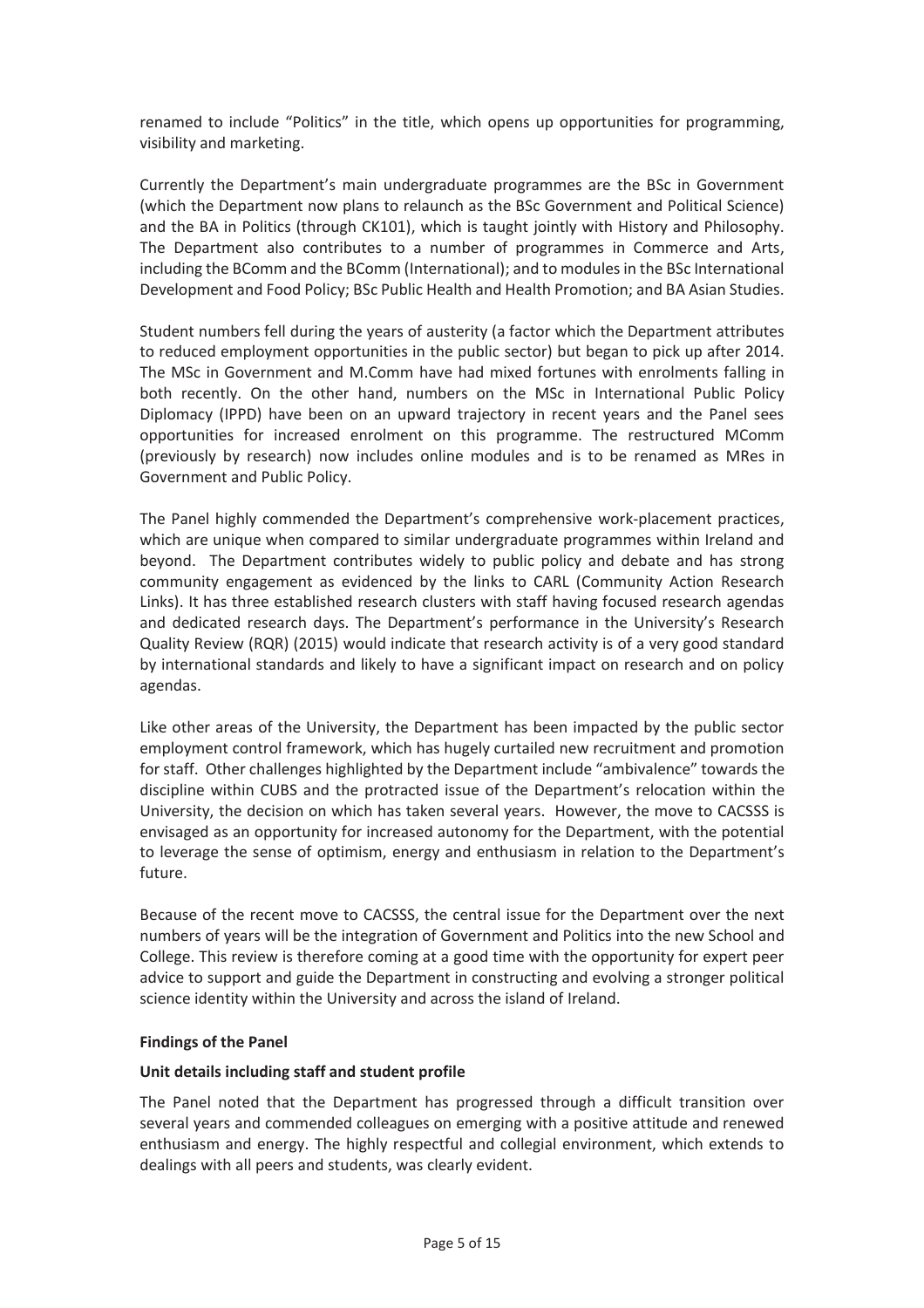The Department has not been immune to the impact of austerity, which has imposed cuts across the University. While the Department has ten full-time lecturer posts and two administrative staff, it was noted that there remains a vacancy in the Professorship of Government and there has been a serious lack of progression to senior posts. One result has been that early career staff have had to take on significant leadership roles. However, the recent sanctioning of a new professorship within the Department is to be welcomed.

## **Unit organisation and planning**

The Head of School informed the Panel that the Department has *de facto* been part of the School since 2015 and reported that this move has worked well. Synergies are good between the different disciplines and there are many possibilities for sharing of resources. While operational issues remain the remit of Departments, and there are committees at College level, the School Executive meets infrequently (approximately twice per annum) and support for Departments at School level has largely been administrative. The Panel recommends that the Department looks for synergies across the School, with potential streamlining of academic and administrative functions arising from economies of scale. In particular, a School identity should be clarified and School Plans (especially operational plans) should align with the UCC Strategic Plan 2017 - 2022. The Panel acknowledges the potential for increased visibility for the Department of Government and Politics within the School and CACSSS. However, a united voice for the School will be essential for having issues heard at College and University executive level.

Although comprising several Departments, the School has a very strong intellectual voice with significant external community, national and international engagement. The Panel commends the timely cross-School engagement around research, as a mechanism for bringing together the different disciplines (as demonstrated by the School's forthcoming research symposium), and suggests that the establishment of a School-wide research committee would help forge interdisciplinary engagement and continue to strengthen formal and informal opportunities for knowledge-sharing across the disciplines.

## **Strategic and curriculum planning**

Although the Department of Government was not entitled to use the word "Politics" in its title until recently, the main programmes delivered by the Department are the BSc in Government and the BA in Politics. The Panel particularly commends the strong focus on work placement at undergraduate level, which is unique in Ireland for such programmes. Structures and assessment for work-placement were clearly well-considered and well-structured, and the process was coordinated and managed highly effectively under the Placement Coordinator. Because the placement takes place in the third year, the Panel recommends that additional consultation with students takes place in their second year to enable them to prepare for placement.

The external Panel members were of the opinion that the numbers on undergraduate and postgraduate programmes should be higher, particularly when compared to demand for similar programmes in other Irish and UK universities. The Department is not currently filling its CAO allocation and some of the Masters programmes have very low numbers. The introduction of political science into the Leaving Certificate curriculum presents an opportunity to raise the profile of the discipline at second level, which should transfer to greater uptake at third level. The Panel was of the view that there are potential synergies for programme development with other disciplines within the University which would in turn attract students with different profiles: namely through programme offerings combining Economics and Politics; Law and Politics; History and Politics.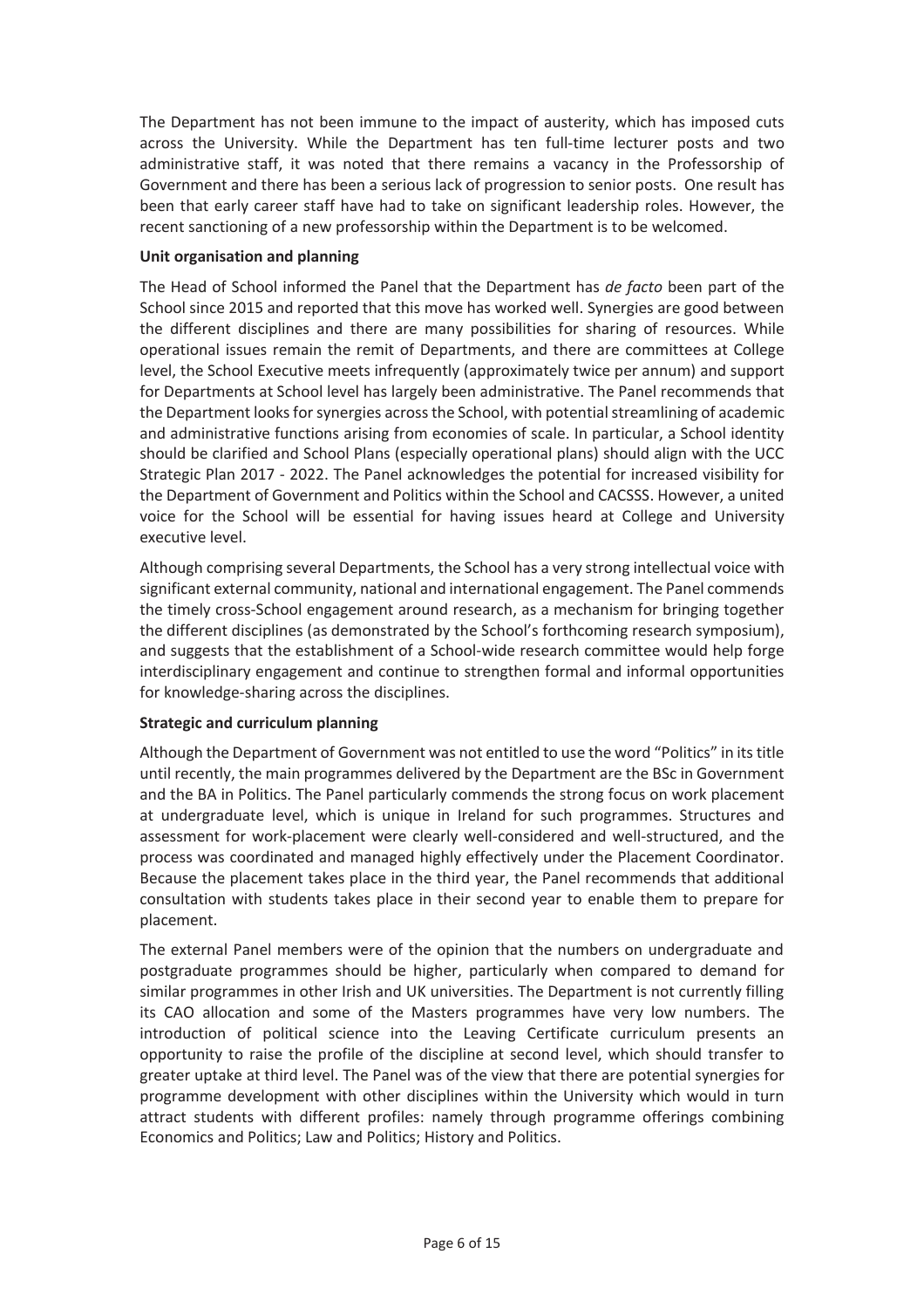An area that still remains contested is the Centre for International Relations, which will be inter-disciplinary and the Directorship will be held on a rotating basis. The Panel was of the view that there is considerable potential, with the support of the College, for interdisciplinary work and initiatives with the Schools of History, Economics and Law in the area of International Relations.

The MSc PPD appears to be a successful brand and is on an upward trajectory, attracting some international students. A rationalisation and merging of the programmes at Masters level is underway (with approval for programme change having been received from CACSSS) and programme marketing should be a top priority over the next few years.

## Teaching, learning and assessment (ESG<sup>2</sup> 1.3)

The Department, in its SER, describes itself as a national leader in pedagogical research with many staff participating in external specialist teaching groups. 50% of staff in the Department have qualifications from the University's Centre for the Integration of Research Teaching and Learning (CIRTL). The Panel recommends that postgraduate students who are delivering tutorials to undergraduate students should be required to undertake training modules for teaching.

There was considerable evidence of good practice in teaching, learning and assessment; for example, the publication of the "Government Times" which is edited by undergraduate students, and the employment of an undergraduate research journal. However, it was of concern to the Panel that some initiatives (such as PBL – noted in the SER) have been discontinued due to resource issues. On the other hand, there is evidence of reflection and evaluation of teaching, learning and assessment and continuous assessment is widely used. Having dedicated committees for programme review and development is a positive initiative, with the Department showing adaptability in relation to on-line delivery and timetabling to enable access for mature students.

The Panel saw opportunities to enhance the student experience by offering more guidance in certain modules by, for example, equipping them to write case studies (Public Law) and would view the Skill Centre as providing an opportunity to develop communication and project management skills.

## **Research insofar as it impacts on teaching**

The list of staff publications was impressive, indicating effective outreach to the wider community for policy impact. However the Panel was of the opinion that there are further possibilities for research-led teaching. The concept of a "shell" module is proposed by the Panel (for instance, with suggested titles: "Contemporary Issues in Political Science"; and/or "Contemporary Issues in International Relations"); such modules would allow academic staff to respond to current national and global issues and would provide increased opportunities for research-led and research-informed teaching. The Panel recommends that the Department explores, for example, opportunities presented by the University's Frontier Programmes and Modules initiative to further this objective.

## **Student support (academic and pastoral) (ESG 1.6)**

Students reported positively on the accessibility and approachability of all staff, and on student support at both undergraduate and postgraduate level. The Department has, for

-

<sup>2</sup> ESG – European Standards and Guidelines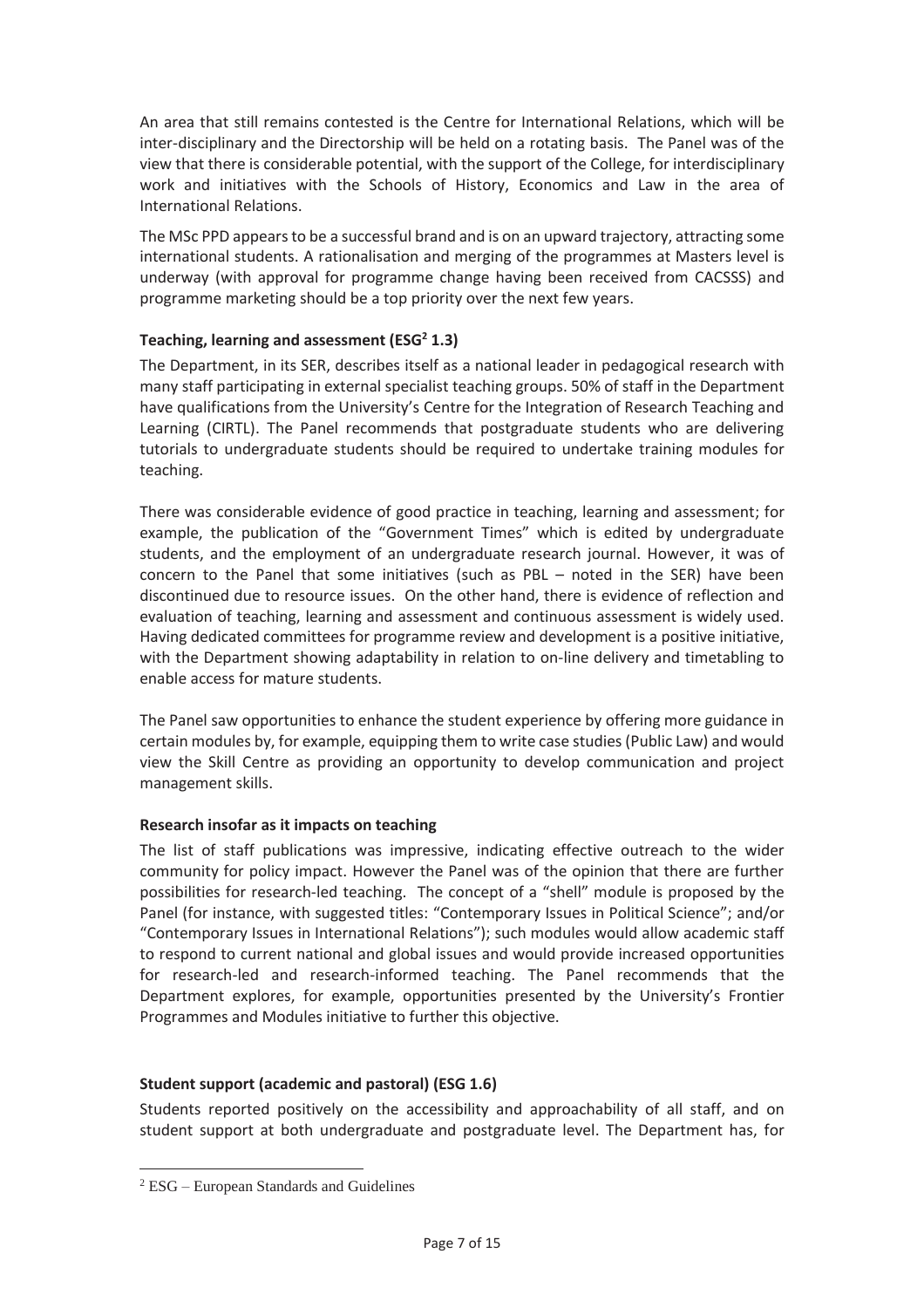example, adopted "a strong mentoring programme that assigns a staff member to each individual student in first year".<sup>3</sup> There is concern around lack of appropriate space for postgraduate students, both for social and academic interaction, and the lack of an identifiable space for the Department may lead to undergraduate students not having a distinctive disciplinary identity.

Some undergraduate modules have very large numbers with no tutorials and this issue needs to be addressed. The Department's SER stated that the progression rate within undergraduate programmes was "relatively strong"; however, the Panel disagrees as the available data indicate progression to be below the norm for retention within UCC and for undergraduate student progression in Politics courses at other Irish universities. While there are some examples of good practice for student support within the undergraduate programmes (such as the "thinking skills" module in first year), the Panel recommends that the Department undertakes an audit to establish the reasons for the high attrition rate at undergraduate level.

While there appears to be a very broad offering of modules being delivered, a critical issue for students was timetabling. There were reports of students not being able to take combinations of modules which they had been "promised" when enrolling on to the programmes (such as language options). The Panel recommends that the Department considers rationalising its programme offerings in terms of efficiency and overlap, and in so doing, that the wider issue of timetabling is looked at, across the School and College.

The student evaluation process, previously undertaken centrally through the University, is currently under review (and suspended). The Panel strongly recommends that the Department put in place a process for student and module evaluation locally. This process should provide visible evidence of Departmental responses by closing feedback loops and communicating these responses through, for example, the student committee mechanisms.

## **Student achievement and employability**

The engagement with external stakeholders, most of whom were employers of graduates or facilitated work placement, was very positive. The feedback to the Panel in relation to the employability of graduates and graduate attributes was excellent and presents a very positive asset for the Department. There is potential for the Department to capitalise on this positive reputation by identifying the core skills sets of graduates that should, in turn, be made explicit for prospective students and widely available to all stakeholders.

## **Staff development (ESG 1.5)**

The issue of lack of promotion and disciplinary leadership at professorial level has been a considerable challenge for the Department, resulting in a flat staff management profile. Junior staff are required to take on leadership roles and programme development initiatives, which in turn, impact on their own space for research with potential knock-on effects on career development. Workloads are currently very high for some staff and not always equally distributed. Numbers are very small in some Masters programmes and attention should be paid to the link between staff workloads and the numbers of students in sessions – especially in the case of postgraduate seminars and lectures.

In the process of rationalising modules, tutorials, continuous assessment and programme development, the Panel recommends that account is also taken of additional administrative and support workloads of academic staff, which ensures that each staff member has sufficient

-

<sup>3</sup> SER, p.28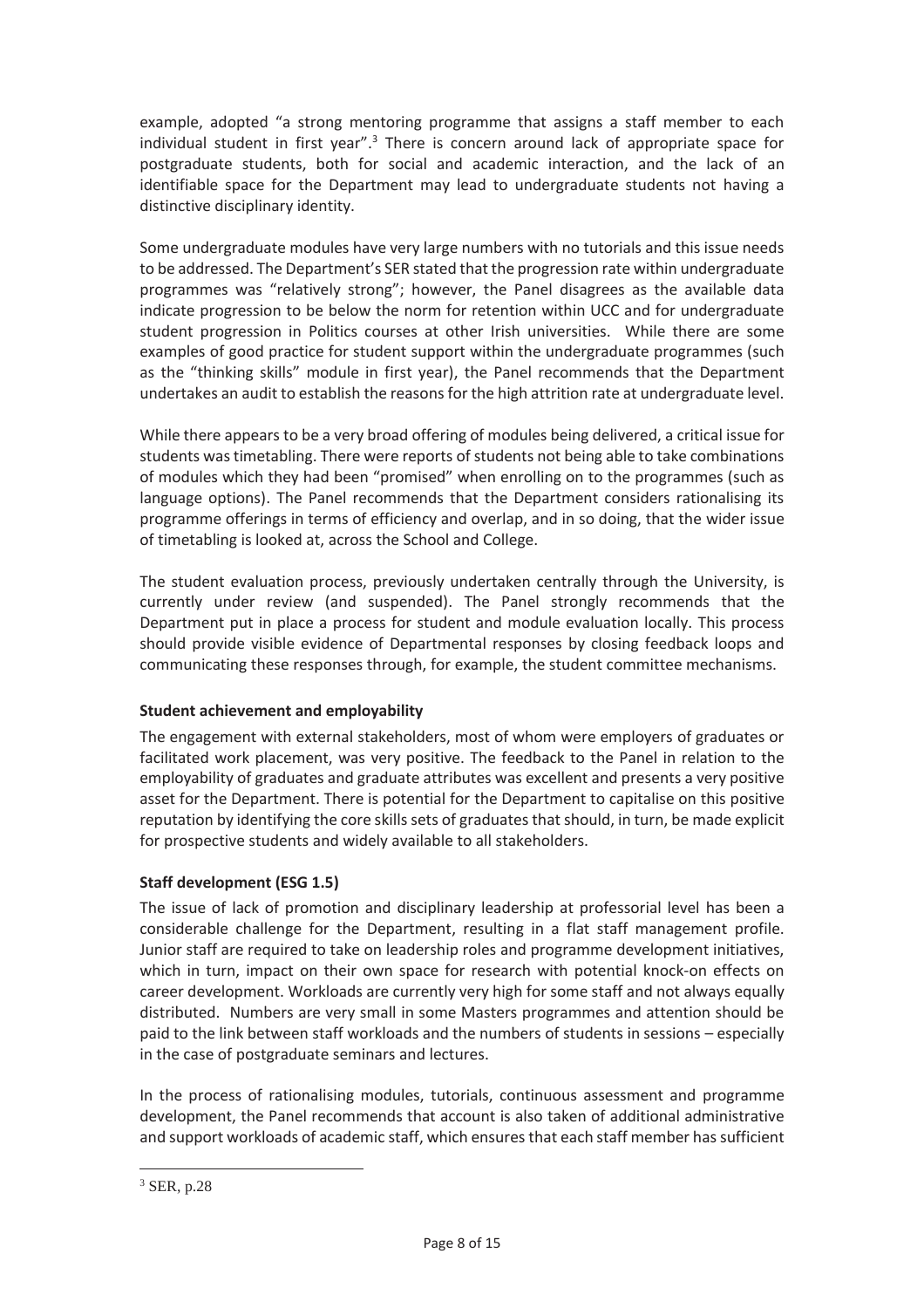space to carry out research. Academic staff spoke very highly of their administrative colleagues within the Department; the Panel recommends that when account is being taken of staff workloads, that this account should include all staff (academic and administrative). The Panel recommends the implementation of a discretionary workload model that is transparent and visible to all staff members.

## **Resources (staffing, physical, technical, other) (ESG 1.6)**

The Department of Government and Politics is situated across four different locations and furthermore the School is dispersed across multiple locations, The School would benefit from a central administration hub and dedicated space for postgraduate students from the four disciplines. The Panel recommends that the Department and School engages with the College and advocates for appropriate space within the College's Spatial Plan, which will enable more integration and economies of scale through the centralisation and streamlining of functions across the School. Administrative staff should be actively supported in their career development and it is recommended that there is an administrative reporting line from Department to School level. The Panel would recommend the appointment of a School Manager to support the integration of the different Departments across the School and provide leadership, coordination and support for administrative staff across the School.

## **Local quality assurance and enhancement activities**

There is evidence of good practice within the Department in relation to consultation, evaluation and reflection, much of which has emerged from the difficult challenges faced by the team over many years. The Panel recommends that these good practices, such as consultation and away-days, will continue to be used to enhance the overall development of the Department.

## **Academic collaborative partnerships**

The Department has identified the new move to CACSSS as providing opportunities "*to network with colleagues in its new School and College to further develop research synergies as well as service teaching and continue to build on its existing strengths as it begins its third decade*"4 . The Panel further recognises the role of the College in ensuring that the new Centre for International Relations will present an interdisciplinary opportunity that will be permeable and genuinely open to colleagues across Departments and School.

## **External relations**

The Department has a high external profile, engages widely with media and has effective outreach to the wider community for policy impact. In addition, the Department has alumni in influential positions (as evidenced by external stakeholders), which could add considerable cachet to the programmes. The Panel recommends that the Department tracks its graduates more closely and forms an alumni society to support the work of the Department in providing career advice, guest lecturing and motivation to students. The work placement, which is a flagship feature of the Department, provides excellent opportunities for developing external relations and the Department should leverage this more.

## **Case Study of Good Practice**

-

<sup>4</sup> SER p.37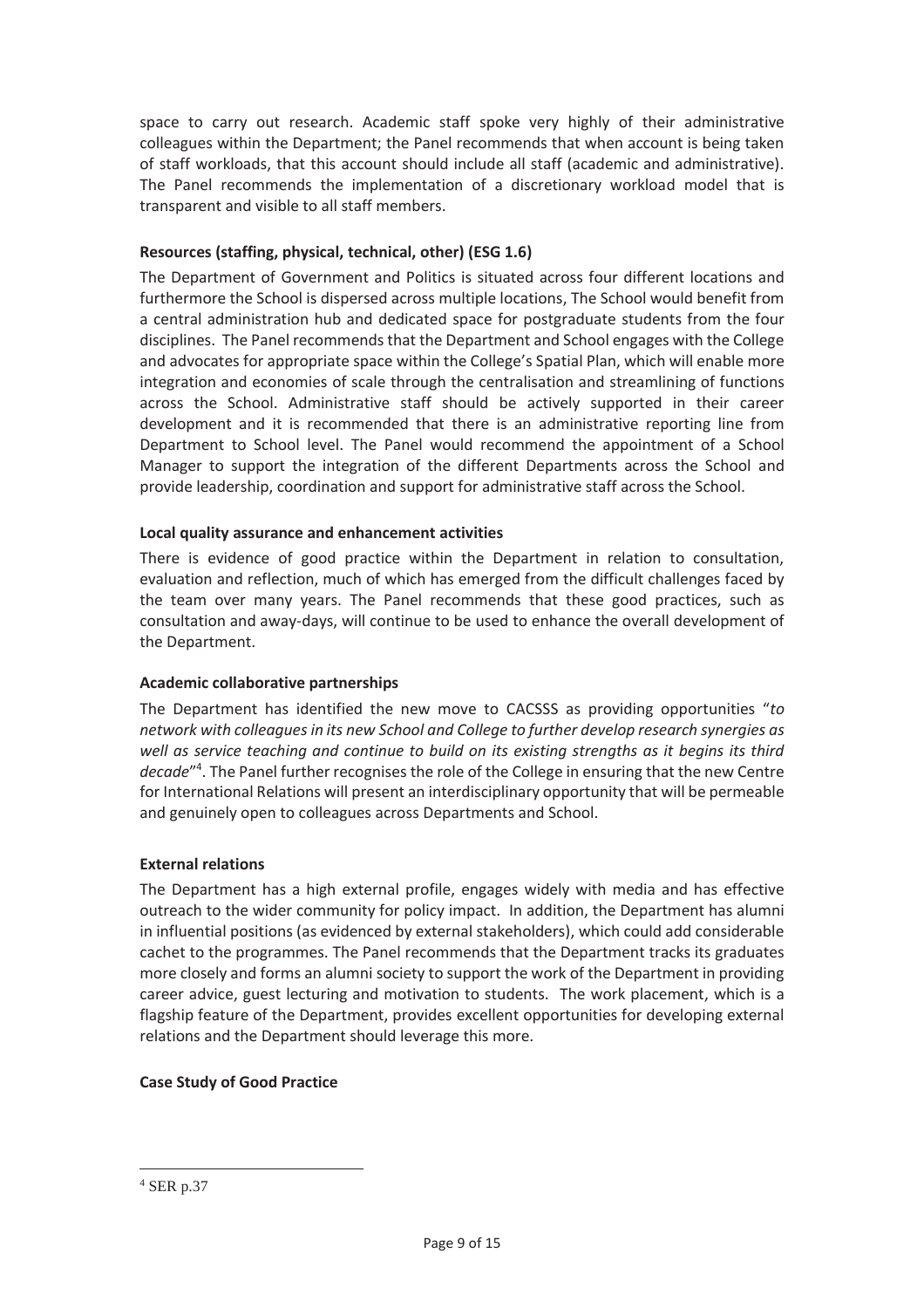The case-study which relates to Work Placement was commended by the Panel and the QEU will work with the Department in advance of publishing this as an exemplar of good practice on the QEU website.

## *Confirmation that programme provision is still located correctly on the National Framework of Qualifications (NFQ)*

The Department of Government and Politics currently delivers the following undergraduate programmes:

• B.Sc in Government

The Department of Government and Politics contributes to the following undergraduate programmes:

- BA in Politics (jointly taught with Schools of History and Philosophy)
- B Comm
- B Comm (International)
- BSc International Development and Food Policy
- BSc Public Health and Health Promotion
- BA Asian Studies

The Department of Government and Politics delivers the following postgraduate programmes:

- MSc in Government
- MSc in International Public Policy and Diplomacy
- MComm (Government and Public Policy)

The School is compliant.

## *Compliance with European Standards and Guidelines for Quality Assurance in the European Higher Education Area – Part 1.*

The School is compliant.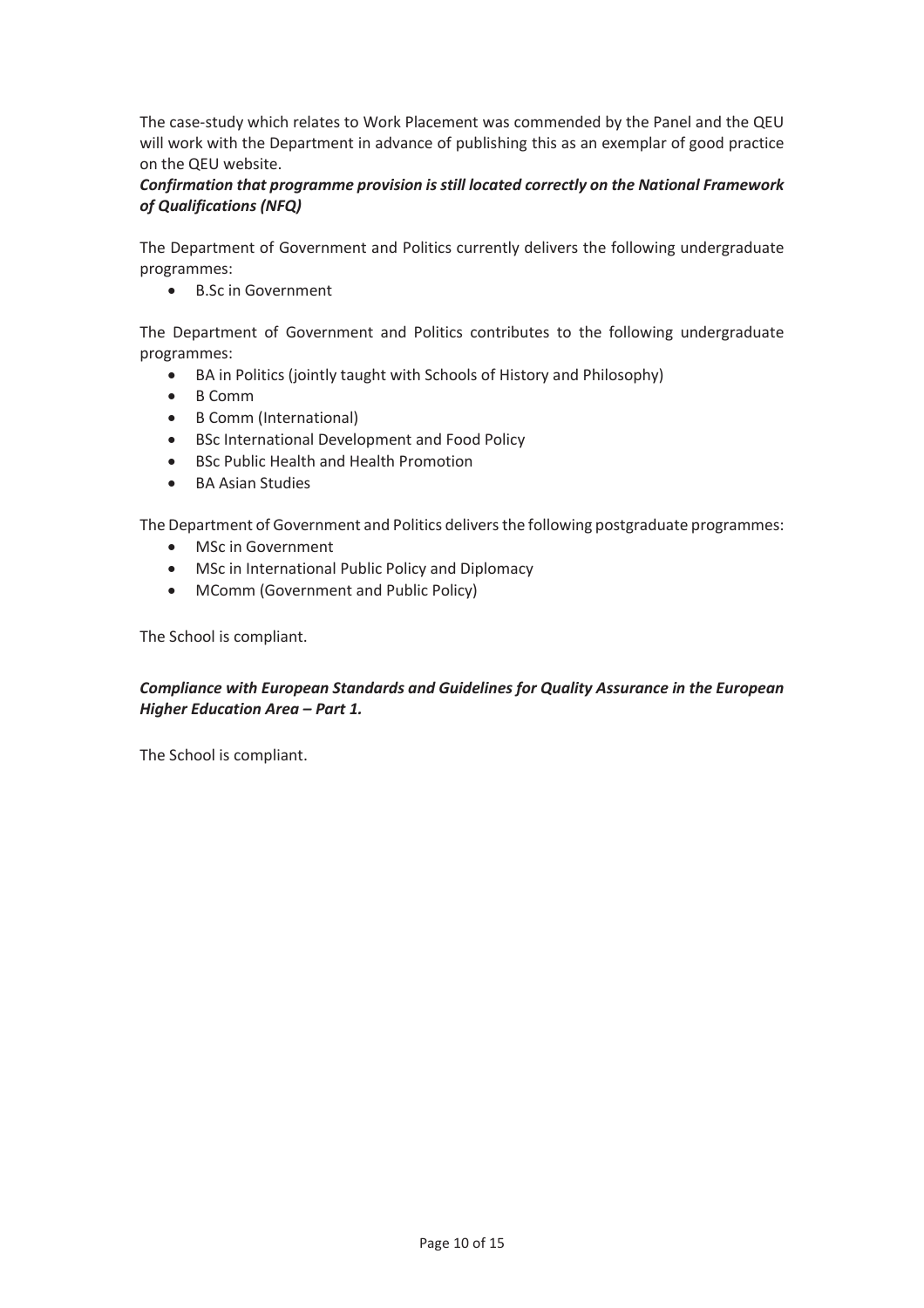#### **Recommendations for Enhancement**

#### **Recommendations for the Department:**

#### *The Panel recommends that the Department:*

- 1. Identifies and documents its strategic and business priorities for the next 5 years, aligning with UCC's Strategic Plan 2017 - 2022; in doing so, the Department should proactively engage and agree an implementation strategy for this Plan with the School and College. The Plan should address issues relating to:
	- **Space**
	- Staff promotions and succession planning
	- Workloads for both academic and administrative staff
	- Programme development and rationalisation
	- Marketing and targets for recruitment and retention
- 2. Works with colleagues in History, Economics and Law to explore synergies for the development of programmes, and possible undergraduate offerings in the area of International Relations, including the Centre of International Relations
- 3. Clarifies the nature of existing undergraduate degree options to applicants and explores options, recruitment and entry points for new undergraduate programme offerings such as: Economics and Politics; Law and Politics; History and Politics
- 4. Rationalises the delivery of undergraduate modules in terms of efficiency and overlap of content (to illustrate: Irish politics is currently taught as three different modules in the  $1<sup>st</sup>$  year)
- 5. Reconfigures programmes, especially at Masters level, where there are small student numbers and overlapping of modules
- 6. Considers the development of a "shell" module (with possible titles: "Contemporary Issues in … Political Science and/or International Relations") which could be responsive to current national and global issues and would provide increased opportunities for research-led and research-informed teaching
- 7. Identifies the core transferable skill-sets of graduates with a view to graduate employability and leverages the alumni community for mentorship and career inspiration
- 8. Addresses the student retention issue systematically, particularly the attrition rate between first and second year; in doing do, coordinates the undergraduate timetable so that students can avail of options including modules in language, law and other cognate disciplines; considers the reintroduction of tutorials with incentivisation for students' attendance by, for example, offering participation grades or requesting students to write a summary of a key reading (not graded) to improve the quality of discussion
- 9. Adopts the School's policies and procedures for communication with students by developing and implementing uniform evaluation and feedback mechanisms at module and programme level, which inform the Head of Department and enable communication back to students in a timely fashion
- 10. Encourages students to avail of the services of the Skill Centre and explore ways to further develop writing, communication and project management skills
- 11. Offers more guidance to  $2<sup>nd</sup>$  year undergraduate students on preparation for workplacement
- 12. Creates opportunities for integrating the PhD students and postdocs into a research community at Department and School level, including the establishment of an induction programme and other opportunities for knowledge-sharing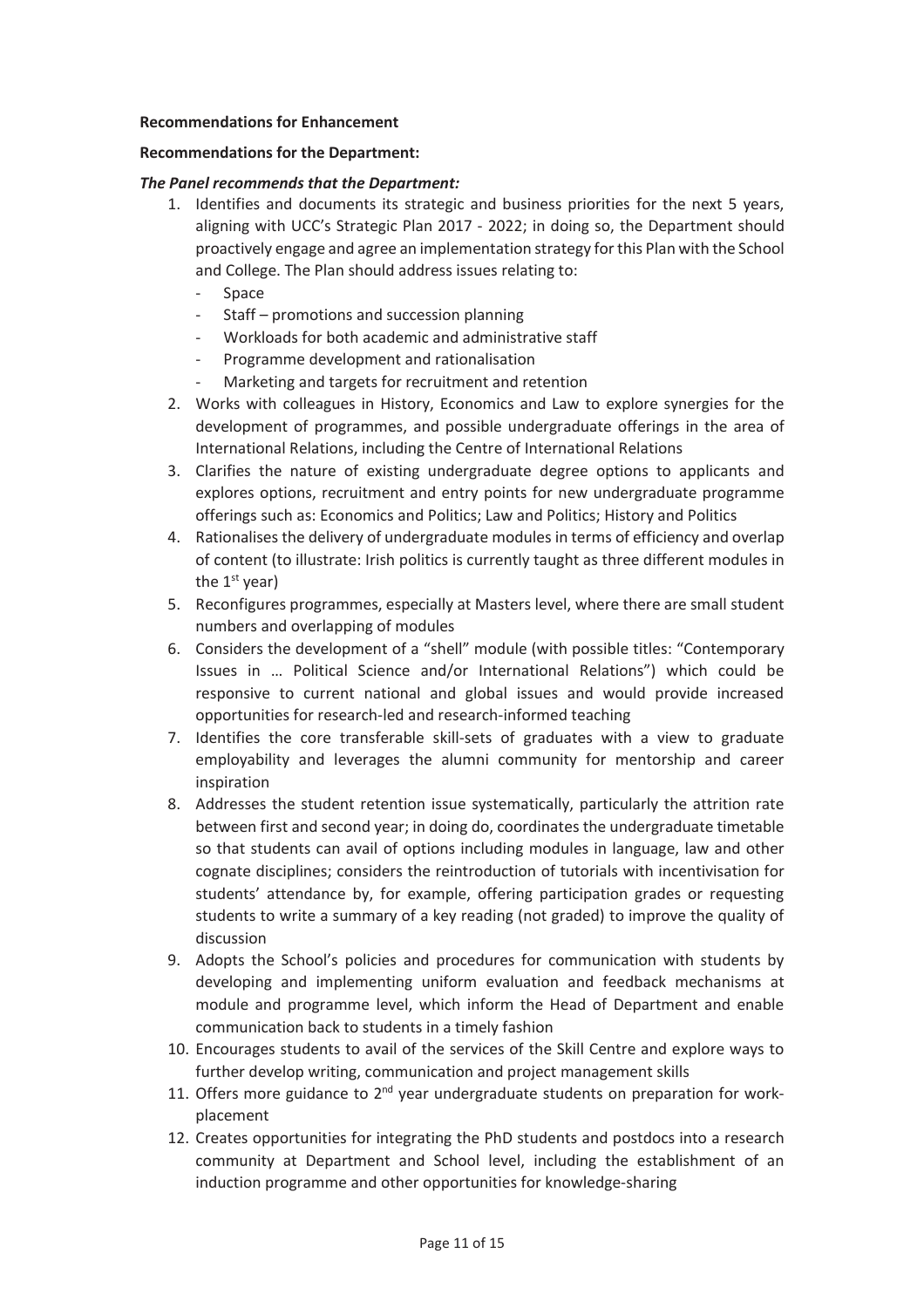- 13. Ensures that academic staff have sufficient time for research by, for example:
	- continuing to designate and publicise specific research days for each academic staff member
	- implementing mechanisms to facilitate staff "buy-out" for workloads relating to key rotational administrative roles and programme development etc.
- 14. Audits the workload of administrative staff and develops more formal administrative supports at School level

#### **Recommendations for the School:**

#### *The Panel recommends that the School:*

- 1. Considers the establishment of School governance structures such as a School Research Committee with a representative from each Department, which in turn works proactively at College level
- 2. Considers appointing a School Manager to support the integration of the Departments and disciplines within the School and to manage the School administrative team to achieve economies of scale
- 3. Puts informal structures in place to create a common School identity, such as induction programmes for PhDs, research seminar series, etc.
- 4. Continues to support seminar series to explore integration and interdisciplinarity in research, teaching and learning across the School

#### **Recommendations for the College:**

#### *The Panel recommends that the College:*

- 1. Engages with the Department to support the development of a Strategic Plan
- 2. Facilitates an approach to programme planning across cognate disciplines within and beyond the College to support the most strategic and marketable programme development
- 3. Works with the School to plan for and deliver on space issues for the Department (consider, for example, putting PhDs and postdocs in cognate areas together)
- 4. Initiates a Strategic Research Fund to attract high quality postgraduate researchers
- 5. Relocates the Work Placement Officer to within the Department given the unique value of work placement in both undergraduate and postgraduate degrees
- 6. Gives consideration to what supports may be required for marketing at College level, in particular, for the recruitment of international students

## **Recommendations for the University:**

## *The Panel recommends that the University:*

- 1. Appoints the best candidate for the Department's professorship, irrespective of research specialism, one with a clear capacity for leadership and strategic vision
- 2. Recognises and retains top quality colleagues based at UCC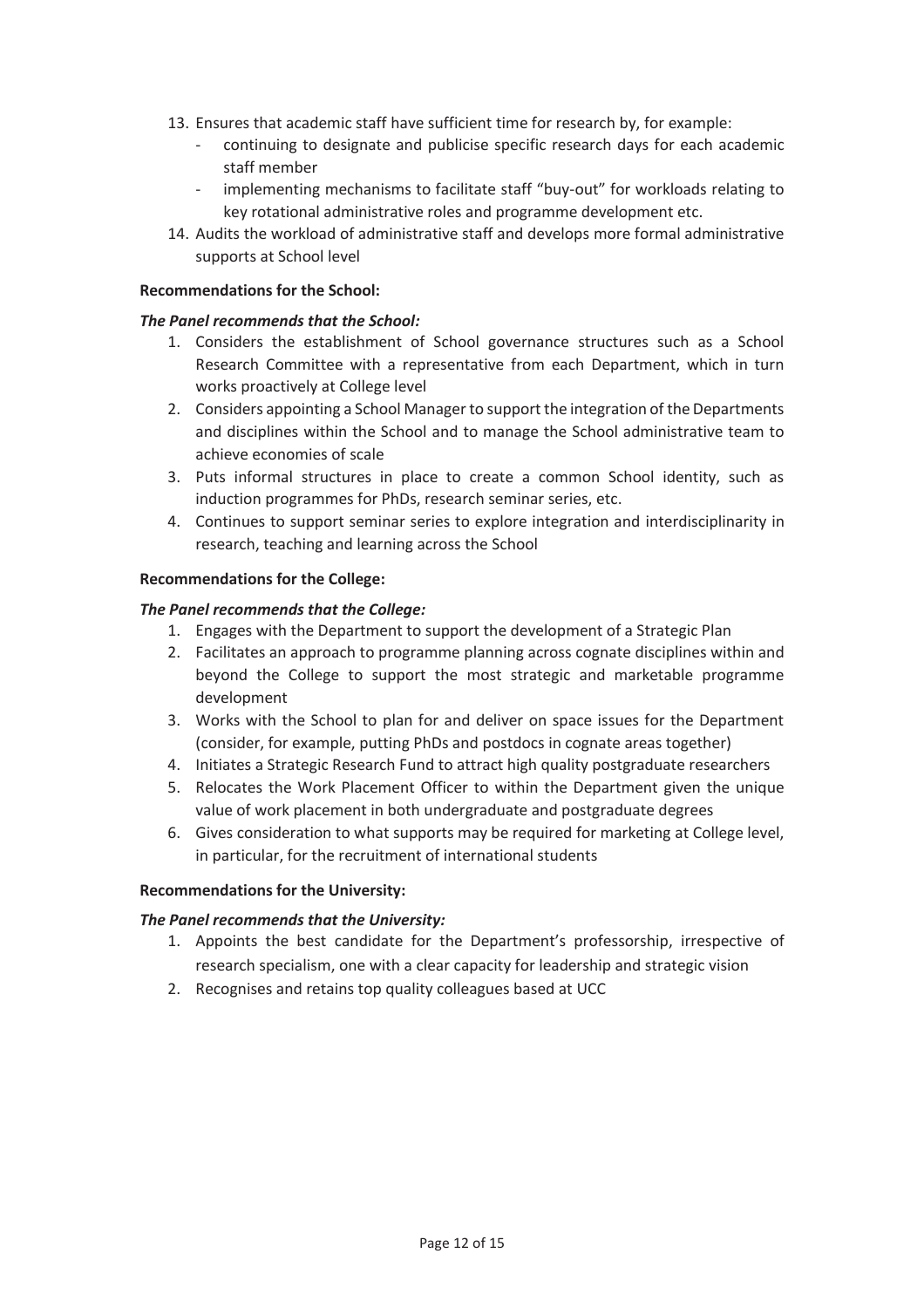## **Appendix 1 Timetable**

## **DEPARTMENT OF GOVERNMENT AND POLITICS**

## **PEER REVIEW PANEL SITE VISIT**

| <b>Tuesday 28 November 2017</b> |                                                                                                                                                                                                                                                                                                                                                                                                                                   |
|---------------------------------|-----------------------------------------------------------------------------------------------------------------------------------------------------------------------------------------------------------------------------------------------------------------------------------------------------------------------------------------------------------------------------------------------------------------------------------|
| $12.00 - 13.30$                 | Convening of Panel members.                                                                                                                                                                                                                                                                                                                                                                                                       |
|                                 | Briefing by Ms Elizabeth Noonan, Director of Quality Enhancement and Dr Kay<br>Taaffe, Quality Enhancement Advisor.                                                                                                                                                                                                                                                                                                               |
| $13.30 - 14.30$                 | Private meeting of Panel                                                                                                                                                                                                                                                                                                                                                                                                          |
|                                 | Panel agree issues to be explored in meetings with Head of Department, Head of<br>College and Stakeholders.                                                                                                                                                                                                                                                                                                                       |
| $14.30 - 15.30$                 | Dr Andrew Cottey, Head of Department                                                                                                                                                                                                                                                                                                                                                                                              |
|                                 | (to be joined by the Department Administrator, Stefanie Wojtek at 15.10)                                                                                                                                                                                                                                                                                                                                                          |
|                                 | Discussion regarding developments to date, strategic priorities of the Department<br>and overview of educational provision.                                                                                                                                                                                                                                                                                                       |
| $15.30 - 16.30$                 | Panel agree tasks and prepare for meetings with Head of Department and<br><b>Stakeholders</b>                                                                                                                                                                                                                                                                                                                                     |
| $16.30 - 17.00$                 | Professor Caroline Fennell, Senior Vice President Academic & Registrar                                                                                                                                                                                                                                                                                                                                                            |
|                                 | Discussion of University academic and development strategy                                                                                                                                                                                                                                                                                                                                                                        |
| $17.00 - 18.00$                 | Meeting with Stakeholders                                                                                                                                                                                                                                                                                                                                                                                                         |
|                                 | The Panel meets with past graduates, employers of graduates and other<br>stakeholders as appropriate to discuss views on the quality of education received<br>and the quality of graduates attributes.                                                                                                                                                                                                                            |
|                                 | Mr Steven Browne, Sherry Fitzgerald, Cork<br>Mr Cormac Gebruers, Halpin Centre for Research & Innovation, Cork<br>Mr Brian Kelly, Corporate Care Relocation, Cork<br>Mr Thomas McHugh, Director of Policy and External Affairs, Cork Chamber<br>Ms Deirdre O'Regan, Springboard Farnaree Community Project, Cork<br>Mr Brian O'Rourke, Office of the Revenue Commissioners, Cork<br>Mr Pádraic Vallely, CEO Cork Foundation, Cork |
| 19.00                           | Informal dinner for members of the Panel & staff members of the Department                                                                                                                                                                                                                                                                                                                                                        |

| <b>Wednesday 29 November 2017</b> |                               |
|-----------------------------------|-------------------------------|
| $09.00 - 09.15$                   | Convening of the Panel        |
| $09.15 - 10.15$                   | Meeting with Department staff |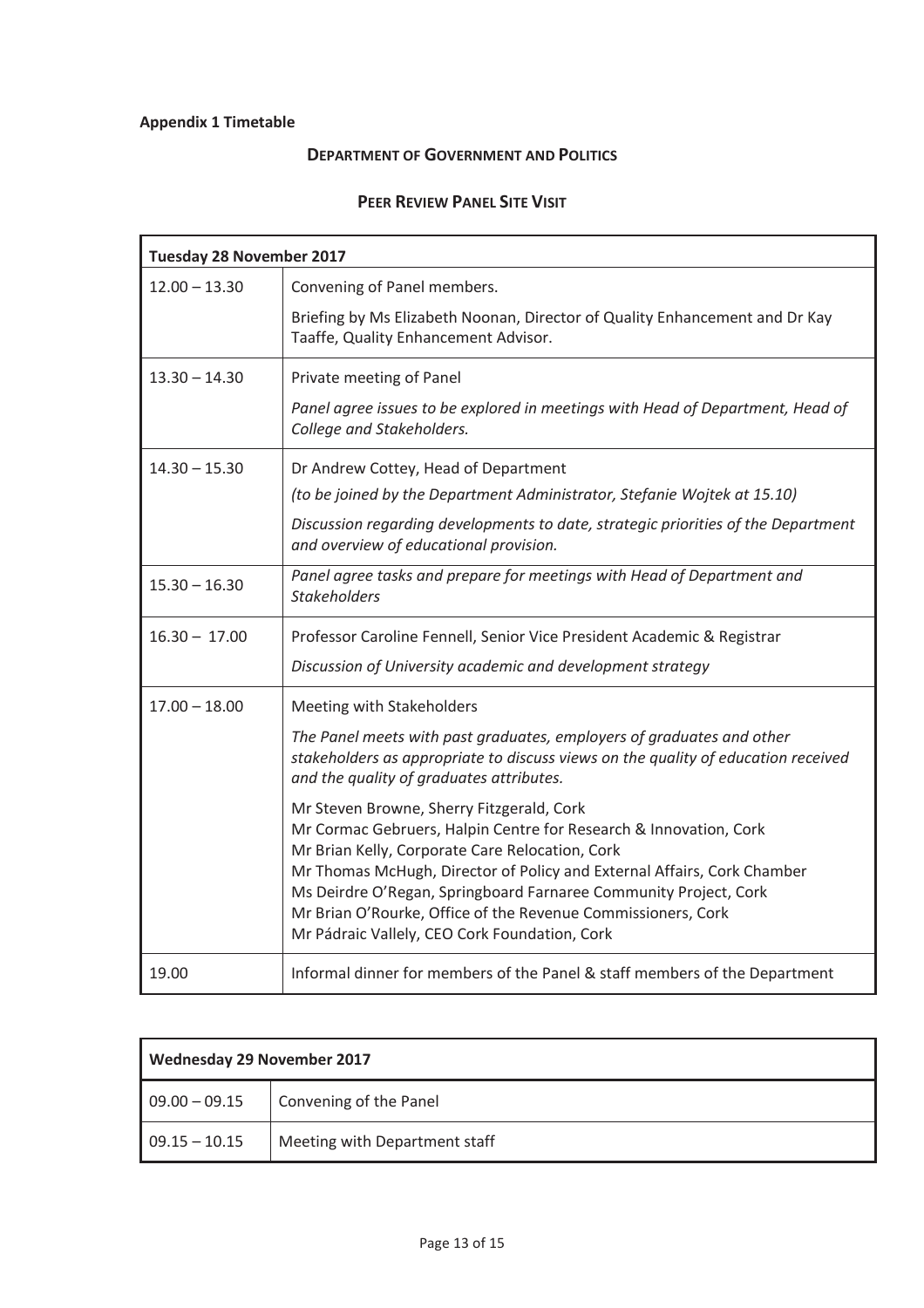|                 | Discuss issues such as strategy, communications, research & education, staffing,<br>teaching & learning, curriculum & assessment.                                     |                                                                                             |
|-----------------|-----------------------------------------------------------------------------------------------------------------------------------------------------------------------|---------------------------------------------------------------------------------------------|
|                 | Dr Fiona Buckley<br>Dr Laurence Davis<br>Dr Niall Duggan<br>Ms Emmakate Forde<br>Dr Clodagh Harris<br>Ms Dearbhail O'Callaghan<br>Dr Liam Weeks<br>Ms Stefanie Wojtek |                                                                                             |
| $10.15 - 10.45$ | Meeting with administrators, Stefanie Wojtek and Emmekate Forde                                                                                                       |                                                                                             |
| $10.45 - 11.30$ | <b>Enhancing Student Learning Experience</b><br>Opportunity for the Department to showcase good practice and enhancements to<br>outcomes).<br>Dr Fiona Buckley        | the student learning experience (e.g. student feedback, staff development, graduate         |
|                 | Dr Andrew Cottey<br>Dr Clodagh Harris<br>Ms Dearbhail O'Callaghan<br>Dr Aodh Quinlivan<br>Dr Liam Weeks                                                               |                                                                                             |
| $11.30 - 12.30$ | Tour of Department facilities - Dr Andrew Cottey                                                                                                                      |                                                                                             |
| $12.30 - 13.30$ | Lunch and private meeting of the Panel                                                                                                                                |                                                                                             |
| $13.30 - 14.00$ | Representatives of 1 <sup>st</sup> and 2 <sup>nd</sup> year<br>students                                                                                               | Representatives of 3rd and 4 <sup>th</sup> year<br>students                                 |
|                 | 1 <sup>st</sup> year BSc Government:<br>Bryan O'Shea, (Gov 1, mature)                                                                                                 | 3rd year BSc Government:<br>Nathan Board, (Gov 3, mature)<br>Diandra Ni Bhuachalla, (Gov 3) |
|                 | 2 <sup>nd</sup> year BSc Government:<br>Kelly McEveney, (Gov 2)<br>Neil O'Brien, (Gov 2)                                                                              | 4 <sup>th</sup> year BSc Government:<br>Ciara Cronin, (Gov 4)                               |
| $14.00 - 14.30$ | Representatives of Postgraduate students                                                                                                                              |                                                                                             |
|                 | Paul Lehane, MSc Government<br>Juan Restrepo, PhD<br>Maxwell Osonukwu, PhD                                                                                            |                                                                                             |
| $14.40 - 15.30$ | Professor Chris Williams, Head, College of Arts, Celtic Studies and Social Sciences<br>(to be joined by the College Financial Analyst, Mr Conor Delaney at 15.10)     |                                                                                             |
|                 | financial resource allocations process, staffing resources and infrastructure                                                                                         | Panel discuss College strategy and priorities. The links between College/Department         |
| $15.30 - 15.45$ | Tea/coffee                                                                                                                                                            |                                                                                             |
| $15.45 - 16.30$ | Meeting with Senior Officers of the University:                                                                                                                       |                                                                                             |